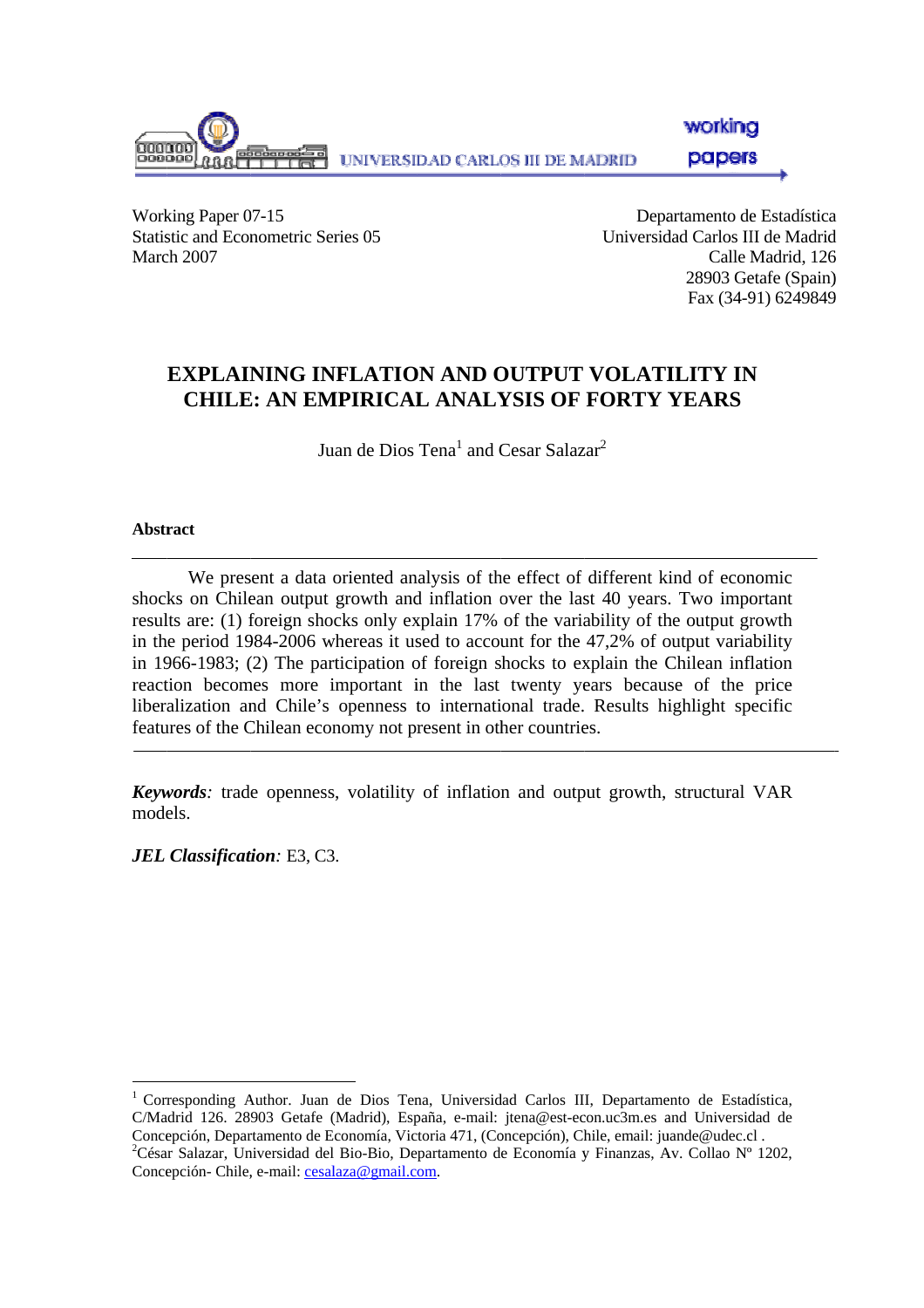#### **1. Introduction**

This paper is a data oriented analysis of the effect of a number of fundamental shocks in Chilean output growth and inflation over the period 1966-2006. Although, researchers has shown an increasing interest in explaining the factors that accounts for the sudden decline in the output and inflation volatility to fundamental shocks in developed countries since the early  $1980s<sup>3</sup>$ , however similar studies are still scarce for developing countries.

Focusing our research on Chile is especially interesting because this allows for the analysis of the influence of trade openness on the aforementioned stabilization process. Three standard explanations already considered in the literature for the moderation of output and inflation are: (1) better monetary policy that helped to stabilize inflation, (2) better inventory management techniques that contributed to reduced output volatility, and (3) good luck in the form of smaller policy price shocks; see Summers (2005). Additionally to these factors, Chile has experienced a trade openness process in the 1990s.

There is a mixed evidence of the effect of trade openness on macroeconomic volatility. For example, Bejan (2004) and Easterly et al. (2001) find a positive output volatility and trade openness correlation. On the other hand, results in Cavallo and Frankell (2004) suggest that trade openness makes countries less vulnerable to international shocks.

An important difference between our work with this previous literature is that we use a structural vector autoregressive (VAR) approach to study the effect of different shocks. There are two important advantages in the use of this methodology in our particular context. Firstly, in our VAR system all the fundamental variables are endogenously determined. Thus, we can

 $\overline{a}$ 

<sup>3</sup> See Tena and Giovannoni (2005), Leduc and Sill, (2003) and Summers (2005) for some examples.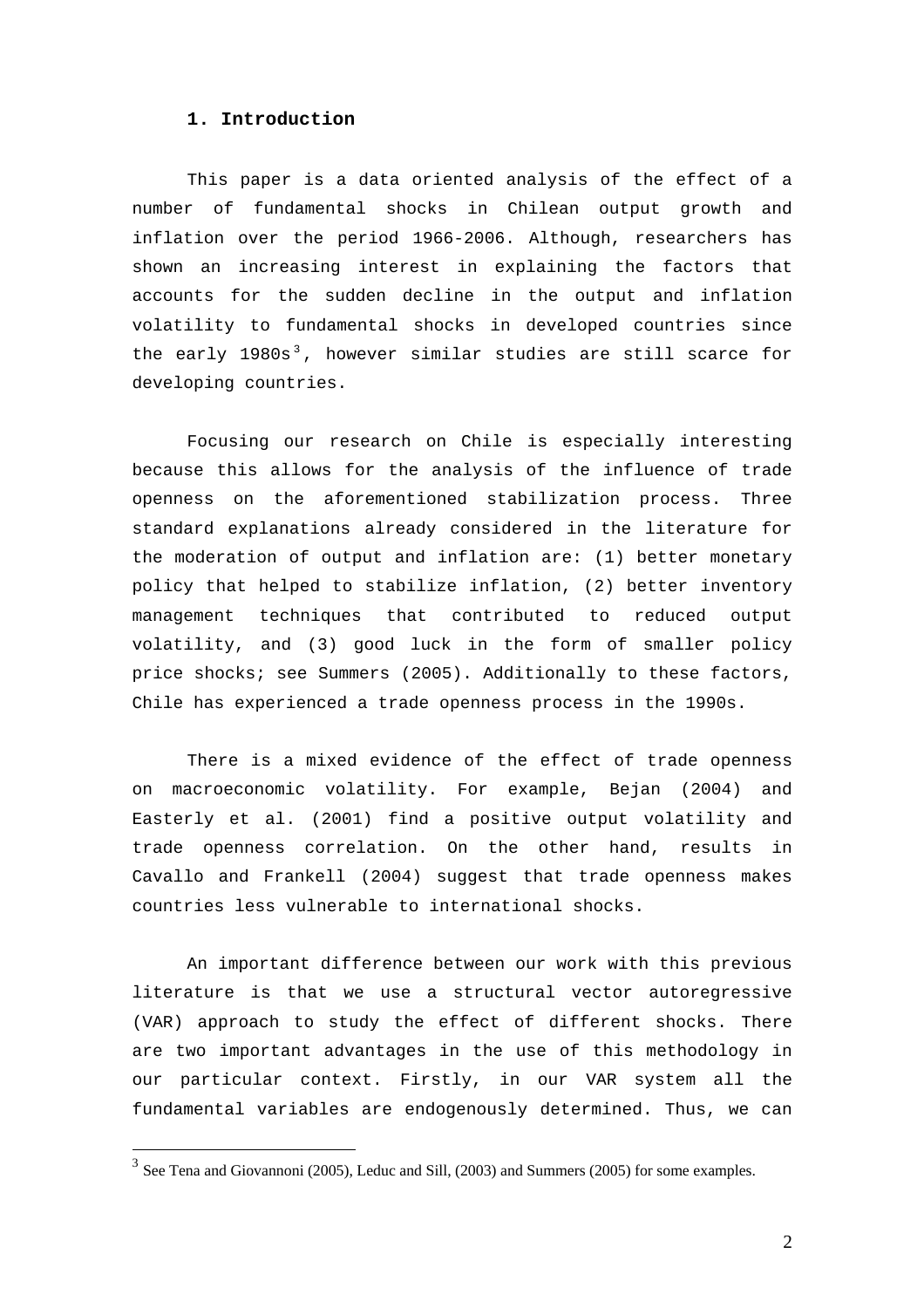estimate the effect of unanticipated shocks on Chilean output and inflation. This overcomes some of the problems found in reduced form equations where movements in the explanatory variables fail to be exogenous as they can be anticipated by economic agents. Secondly, our VAR model for a single country allows us for the estimation of the dynamic effect of different types of fundamental shocks over a long period of time. Panel data techniques, on the other hand, usually consider a set of heterogeneous countries for a short period of time and restrict slope parameters to be identical across countries. As discussed by Pesaran and Smith (1995), this can result in highly misleading estimate of the parameters.

The structure of this paper is as follows. The next section presents the data, tests the possible cointegration relationships. Section 3 discusses identification of VAR models and Section 4 analyses responses of Chilean inflation and output growth to a number of fundamental shocks before and after 1983. Some concluding remarks follow in Section 5.

## **2. Presentation of the Data and Cointegration Analysis**

We consider an approach similar to Dale and Haldane (1995) in the specification process. Thus, we test for possible cointegration among the series. When cointegration is found, the system is estimated at unrestricted levels; otherwise, it is estimated in differences.

The following endogenous variables are used our analysis: the price of Brent,  $(B_t)$ ; price of copper,  $(C_t)$ ; the Dow-Jones index,  $(D_t)$ ; the exchange rate expressed as the number of Chilean pesos for one dollar,  $(\Delta e_t)$  in first differences; the (seasonally adjusted) American GDP in first differences,  $(\Delta y_t^{US})$ ; the American Consumer Price Index in annual differences, ( $\Delta_4 p_t^{US}$ );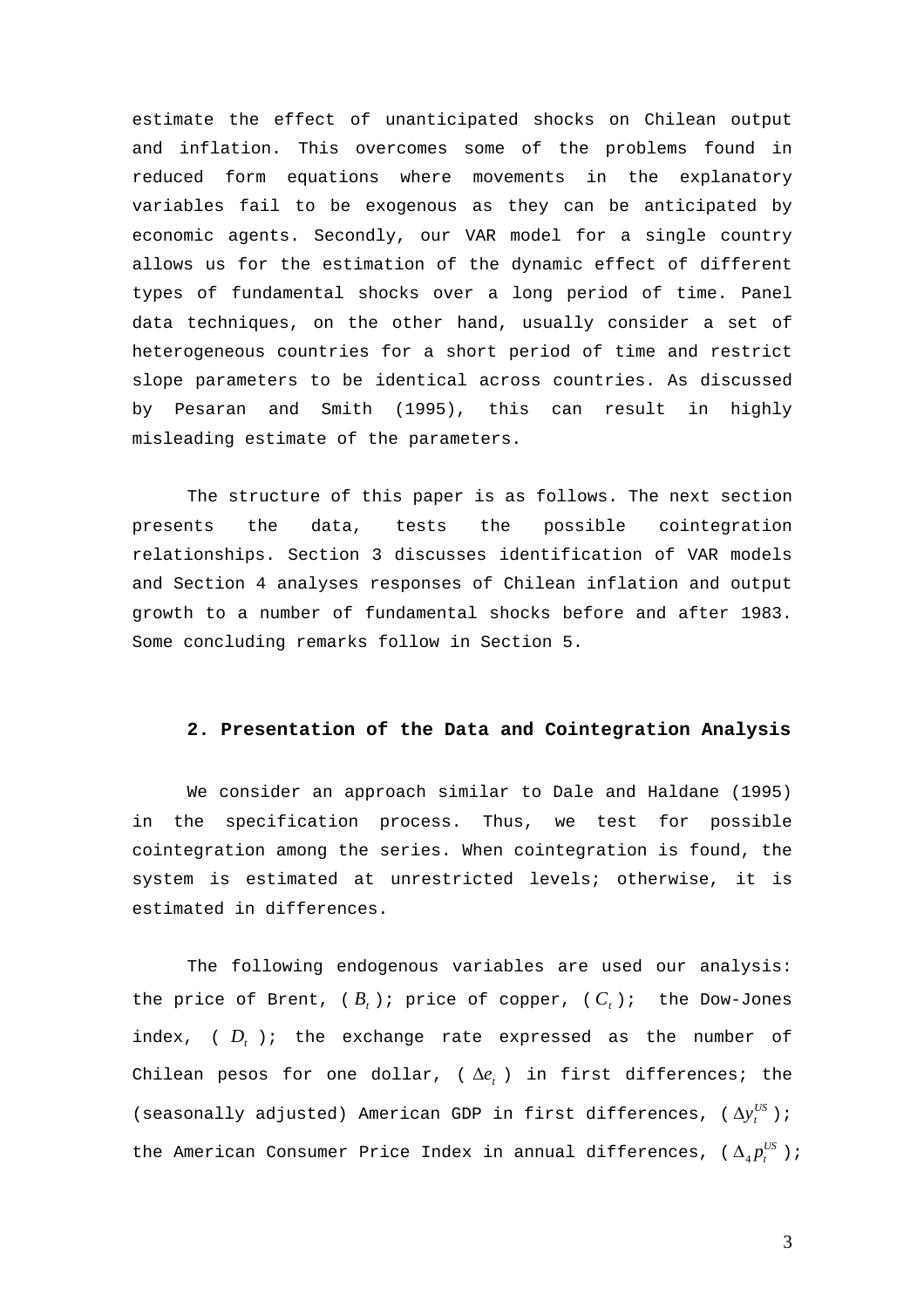the federal fund rate, ( $i_t^{US}$  ); the (seasonally adjusted) Chilean GDP in first differences, ( $\Delta y_{t}^{Ch}$ ); and the Chilean Consumer Price Index in annual differences, ( $\Delta_4 p_t^{Ch}$ ).<sup>4</sup> All the series are in quarterly basis and cover the period 1966:Q1-2006:Q3. Also, all the series, with the exception of  $i_t^{US}$ , are in natural logarithm.

Figures of the series are not exhibited for the sake of brevity; however it is of interest for our analysis to observe the evolution of the Chilean output growth and the annual rate of inflation. Figures 1 and 2 show the evolution of these two variables together with their volatility measures obtained from computing their rolling standard deviation with a window of four years; see Blanchard and Simon (2001) for a similar approach. It can be observed a substantial reduction of inflation volatility through the sample period. The evidence of reduction in output volatility is not so compelling.

[INSERT FIGURES 1 AND 2]

 $\overline{a}$ 

Then, the standard test proposed by Johansen (1991) is used to infer the number of cointegration relationships in our VAR system. We consider a general specification with two lags to allow for short and long run adjustment in the data. This number of lags is also justified based on the Schwarz criterion.<sup>5</sup> Also, following Juselius and Toro (2005), we consider a general specification of a vector equilibrium correction (VeqCM) with intercept and trend in the cointegration equation but only intercept, and no trend, outside of the cointegration equation.

<sup>&</sup>lt;sup>4</sup> All these series were obtained from different sources. Concretely, the oil price was obtained of Dow Jones & Company, the American GDP from U.S. Department of Commerce: Bureau of Economic Analysis, the Chilean Consumer Price Index from Statistics National Institute of Chile (ENI) , the Chilean GDP from Tena et al. (2006) based on the information provided by the Central Bank of Chile and the price of copper, the Dow-Jones index, the American Consumer Price Index, the exchange rate and the federal fund rate from Central Bank of Chile.

 $<sup>5</sup>$  For example, the values of the Schwarz criterion of a model with two and three lags are respectively -</sup> 39.65 and -38.22.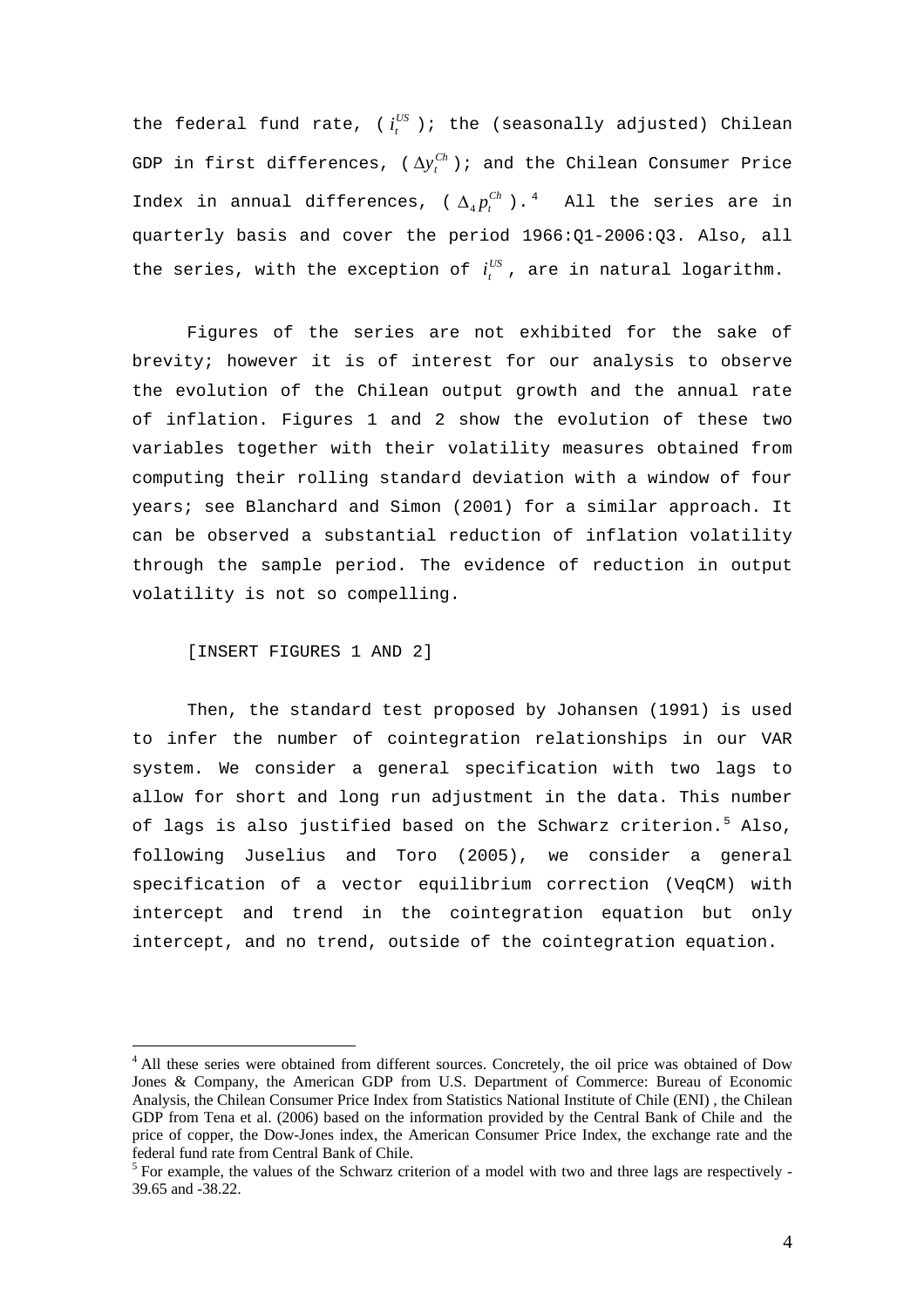The trace test for cointegration indicates that the null of at least 2 cointegration relationships can be rejected at the 1% level. It is of interest to show the equilibrium relationships among these variables over the last forty years. After testing for over-identifying restrictions, the 3 cointegration relationships can be expressed as:

$$
\Delta_4 p_t^{Ch} = \Delta y_t^{Ch} + \Delta e_t \qquad (2.1)
$$
  
\n
$$
i_t^{US} = 0.6 * \Delta_4 p_t^{US} \qquad (2.2)
$$
  
\n
$$
\Delta y_t^{US} = -\Delta_4 p_t^{US} + 0.005 * (B_t + \Delta_4 p_t^{Ch} + \Delta e_t) - 0.001 * trend \qquad (2.3)
$$

The value of the likelihood ratio test for the overidentifying restrictions imposed in equations (2.1), (2.2), and (2.3) is  $\chi^2(v) = 23.24(18)$ . The p-value of the test is 0.18. Hence, over-identifying restrictions can be accepted at conventional levels.

A simple economic interpretation can be found for these equations. The first one relates inflation in Chile to output growth and the devaluation of the Chilean currency. The second one can be interpreted as a Taylor rule showing how the fed rate react to inflationary pressures and the third one indicates the negative effect of inflation on growth in the US.

In the light of these results, we use an unrestricted VAR model to study the effect of different shocks in the Chilean economy. In order to allow the comparison of the effect of different shocks at different moments of time, we split our sample into two periods 1966:Q1-1983:Q4 and 1984:Q1-2006:Q3 and estimate two structural VAR systems.<sup>6</sup>

 $\overline{a}$ 

 $6$  In some additional experiments not reported here we split the sample at 1979:Q4, 1980:Q4, 1981:Q4, 1982:Q4 and 1984:Q4. However, main results of the papers were not altered in any of the experiments.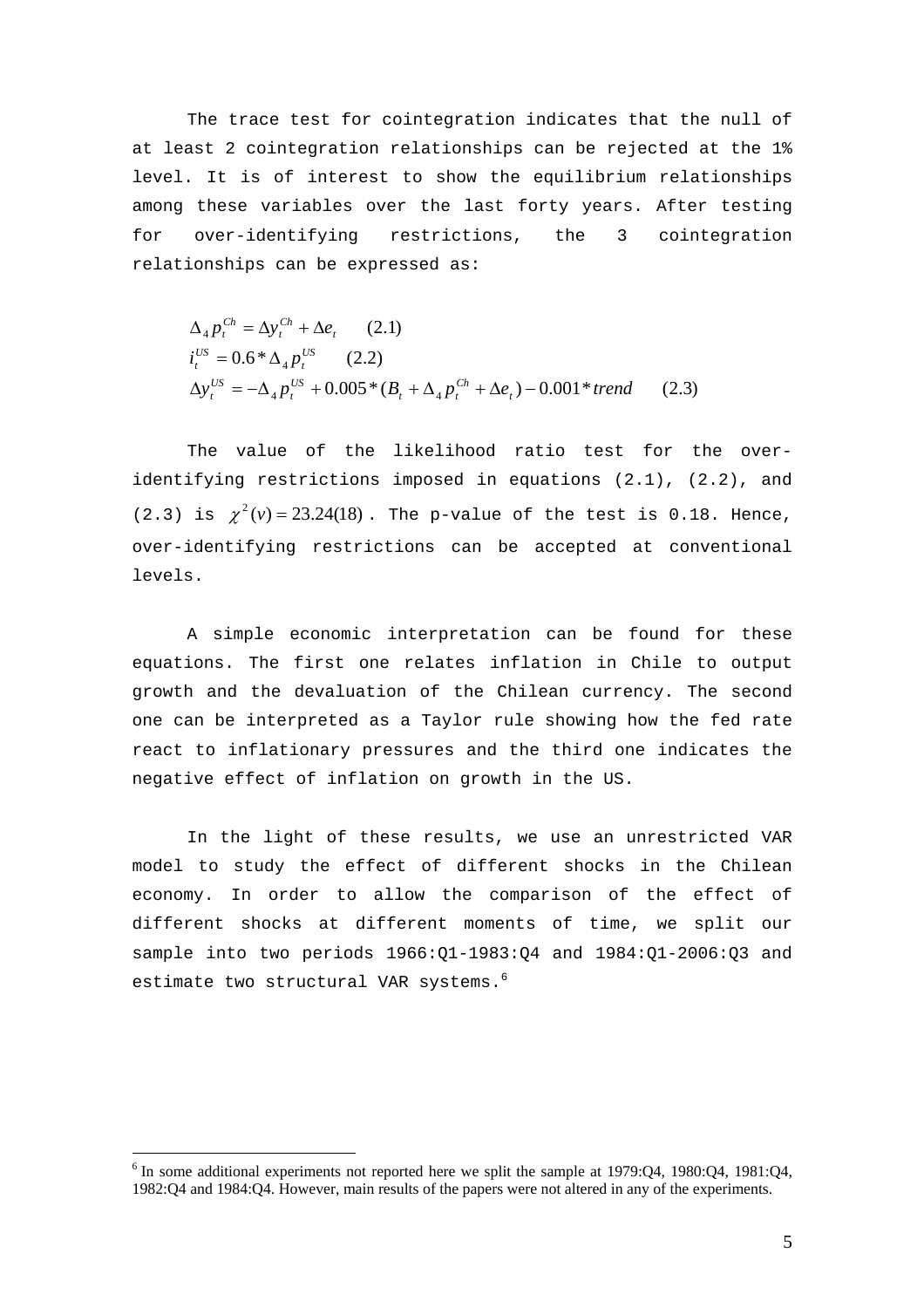## **3. Identification of the Structural Model**

Now, we briefly discuss identification of our structural VAR models following along the lines of Christiano et al. (2000). We estimate two reduced form models:

$$
Y_t^1 = \left(\Phi_0^1 + \sum_{j=1}^2 \Phi_j^1 Y_{t-j}^1\right) + a_t^1 \quad \text{and} \quad E a_t^1(a_t^1)^1 = \Sigma^1 \quad \text{for} \quad T \in T^- \tag{3.1}
$$
\n
$$
Y_t^2 = \left(\Phi_0^2 + \sum_{j=1}^2 \Phi_j^2 Y_{t-j}^2\right) + a_t^2 \quad \text{and} \quad E a_t^2(a_t^2)^1 = \Sigma^2 \quad \text{for} \quad T \in T^+ \tag{3.2}
$$

where  $Y_t^i$  is a (nx1) vector of endogenous variables. In addition,  $\Phi^1_j$  and  $\Phi^2_j$  are polynomial matrices,  $a^1_t$  and  $a^2_t$  are (nx1) vectors of zero mean, serially uncorrelated disturbances while  $T^$ represents all observations up to  $1983:Q4$  and  $T^+$  all observations in 1984:Q1-2006:Q3.

These models do not allow for the computation of the dynamic response function of  $Y_t^k$  (for k=1, 2) to the fundamental shocks in the economy. This is because the elements of  $a_t^k$  are, in general, contemporaneously correlated and cannot presume that they solely correspond to a single economic shock. To deal with this issue, we consider two structural models defined by

$$
A_0 Y_t^1 = \left(\Lambda^1 + \sum_{j=1}^2 A_j^1 Y_{t-j}^1\right) + \varepsilon_t^1 \quad and \quad for \quad T \in T^- \tag{3.3}
$$
  

$$
A_0 Y_t^2 = \left(\Lambda^2 + \sum_{j=1}^2 A_j^2 Y_{t-j}^2\right) + \varepsilon_t^2 \quad and \quad for \quad T \in T^+ \tag{3.4}
$$

where  $E \mathcal{E}_t^k(\mathcal{E}_t^k)' = A_0^k \Sigma^k(A_0^k)' = I$  , and  $A_0$  is a nth order matrix. The parameter matrices and errors in (3.1), (3.2), (3.3) and (3.4) are linked by  $\Phi_i^k = (A_0^k)^{-1} A_i^k$  ,  $\Phi_0^k = (A_0^k)^{-1} \Lambda^k$  and  $a_t^k = (A_0^k)^{-1} \mathcal{E}_t^k$ *k*<sub>*t*</sub>  $\Phi_0^k = (A_0^k)^{-1} \Lambda^k$  and  $a_t^k = (A_0^k)^{-1} \varepsilon_t^k$  with  $\varepsilon_t^k$ being a (nx1) vector of orthogonal and standarized structural disturbances. *i*  $\Phi_i^k = (A_0^k)^{-1} A_0^k$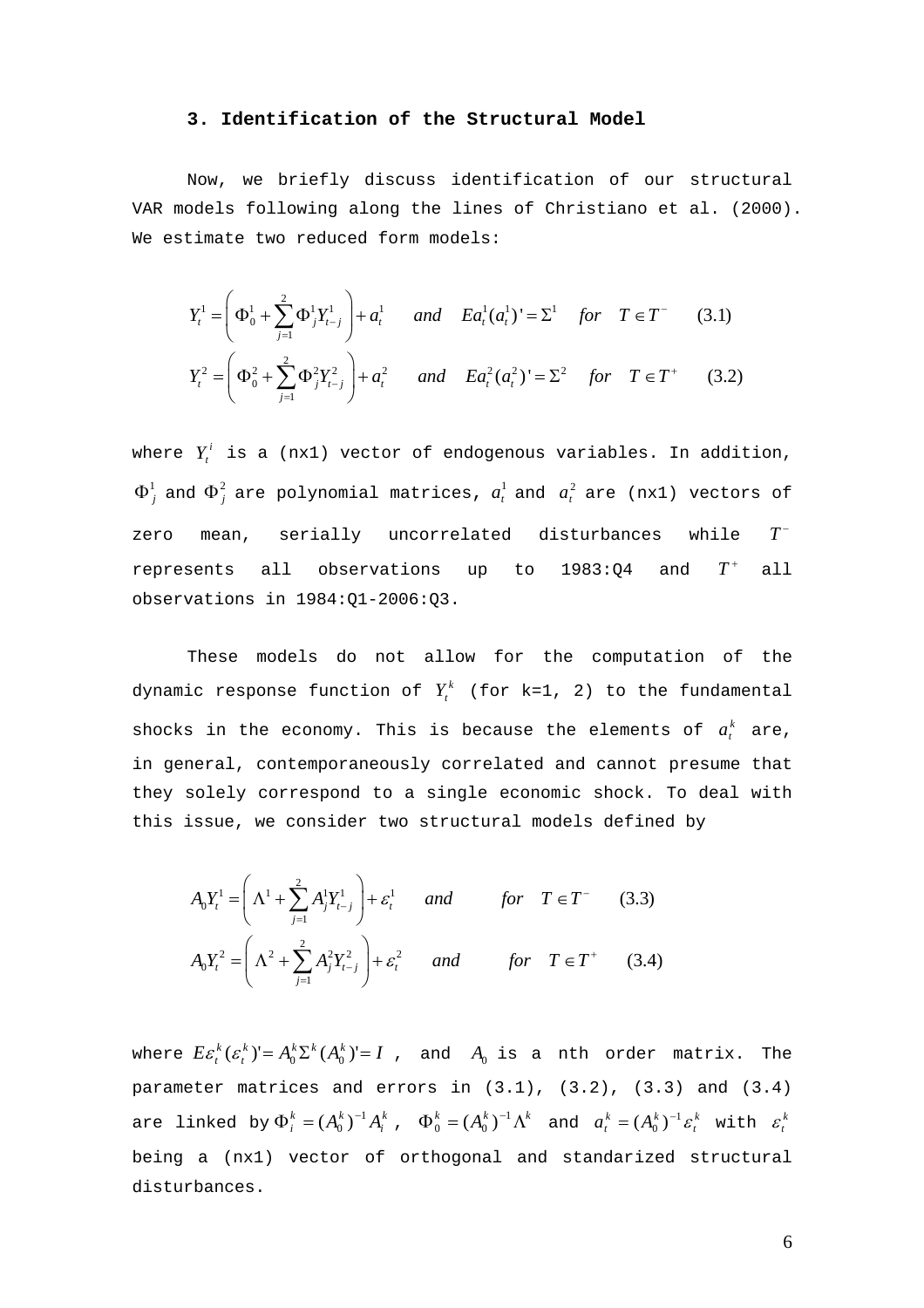Once consistent estimators of the  $\Phi_i^k$  in (3.1) and (3.2) are obtained, one can estimate  $\Sigma^k$  from the fitted residuals. All the information about the matrix  $A_0^k$  is contained in the relationship  $\Sigma^k = \left( A_0^k \right)^{\!\!-1} \left( \!\!\left( A_0^k \right)^{\!\!-1} \right)$ 1 0  $\Sigma^k = \left(A_0^k\right)^{-1}\left(\!\!\left(A_0^k\right)^{-1}\right)$  . However,  $A_0^k$  has  $n^2$  parameters while the symmetric matrix,  $\Sigma^k$  , has at most  $\frac{(n^2+1)}{2}$  distinct elements. The order condition specifies that at least  $\frac{(n-1)}{2}$  $(n^2 - 1)$ restrictions are required to obtain a sufficient condition for identification. Additionally, the diagonal elements of  $A_0^k$  has to be positive.

 The structural VAR system is identified by the recursiveness assumption including (in this order) the following endogenous variables in  $Y_t: \Delta_4 p_t^{Ch}$  ,  $\Delta y_t^{Ch}$  ,  $\Delta_4 p_t^{US}$  ,  $\Delta y_t^{US}$  ,  $\Delta e_t$  ,  $i_t^{US}$  ,  $C_t$  ,  $B_t$  and  $D_t$  . This amounts to assuming that commodity prices and financial variables react faster to the economic information than output and price variables. It also means that Chilean economic variables react with one lag of delay to movements in the US variables. These are reasonable assumptions according to economic theory however main results are robust to changes in the identification assumptions.

 Our structural system is also used to decompose the forecast error variance of  $Y_t^i$  into the proportions due to each shock; see for example Enders (2004), Chapter 5. This decomposition is very useful in our particular context because it tell us the proportion of the movement of the Chilean variables that is due to internal and external shocks.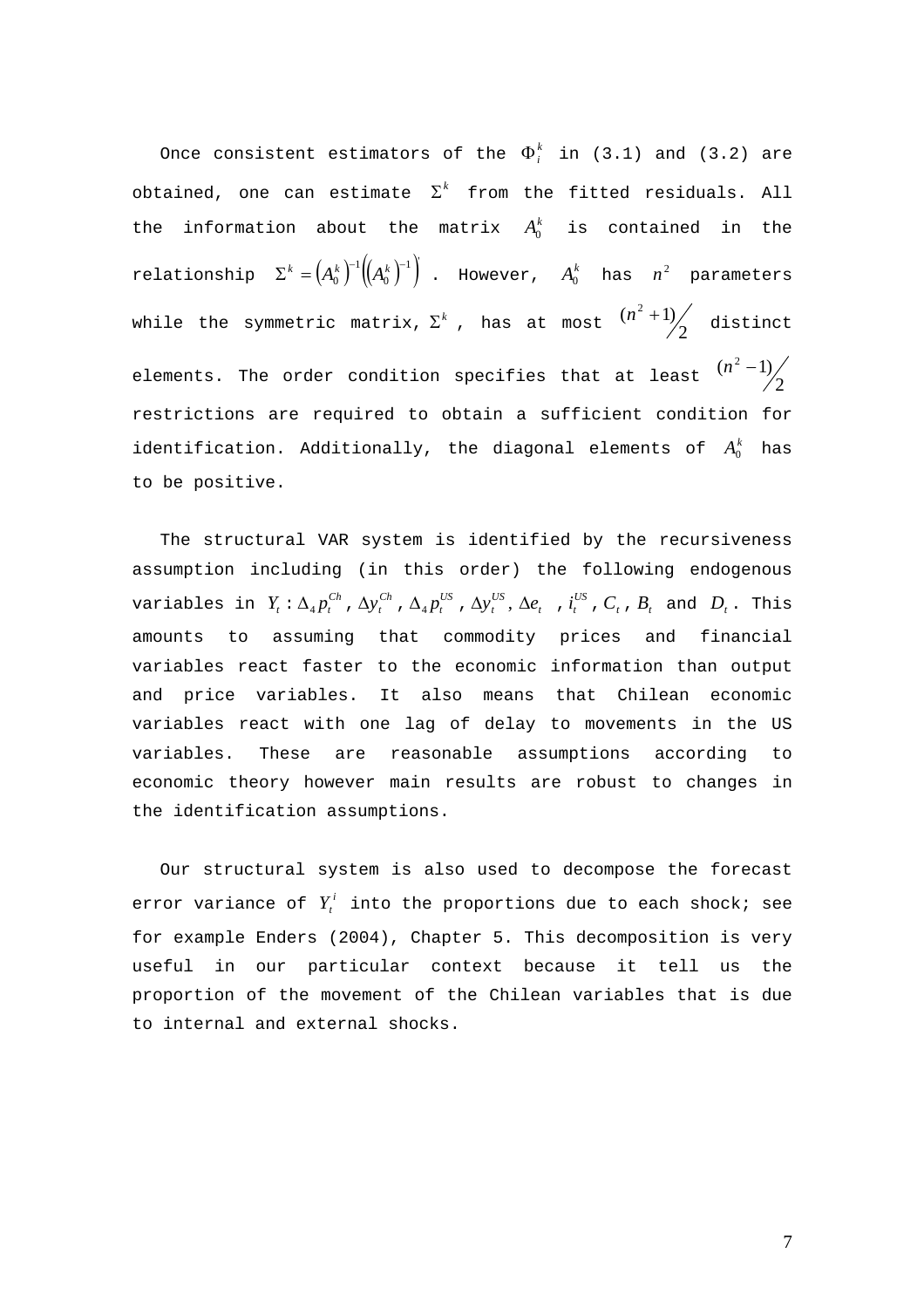#### **4. Analysis of the Results.**

Table 1 shows the relative importance of different shocks to Chilean inflation and output growth for the two periods considered in this analysis. At a first glance, two important results can be mentioned from the observation of this table. First, international shocks only accounts respectively for 41.7% and 17% of the inflation and output variance in the period 1984- 2006. This is a striking result as one should expect that small open economies are very vulnerable to external shocks; see for example Forbes (2001) and Bejan (2004). Second, comparing the two periods, 1966-1983 and 1984-2006, it can be observed that the relative participation of foreign shocks over Chilean inflation has become more important in most recent period whereas the opposite can be said for Chilean output growth.

[INSERT TABLE 1]

The first result can be explained by the precautionary policies undertook by Chile to decrease the exposure to short term capital flows and pressures toward excessive exchange rate appreciation. Concretely, Chile imposed reserve requirement on short term foreign indebtedness, crawlingbands, and other instruments for reducing domestic vulnerability to capital flows; see Ffrench-Davis and Villar (2003) for a discussion of these policies and their effects.

Together with these precautionary measures, in the 1990s Chile performed a unilateral liberalization strategy signing a number of trade agreements, among others with Canada and Mexico, and becoming a special associate member of Mercosur during this period. The price liberalization induced by these agreements can explain the increasing importance of international shocks to explain the Chilean inflation reaction.

Table 1 is also useful to analyze the importance of each individual shock for inflation and output growth. It can be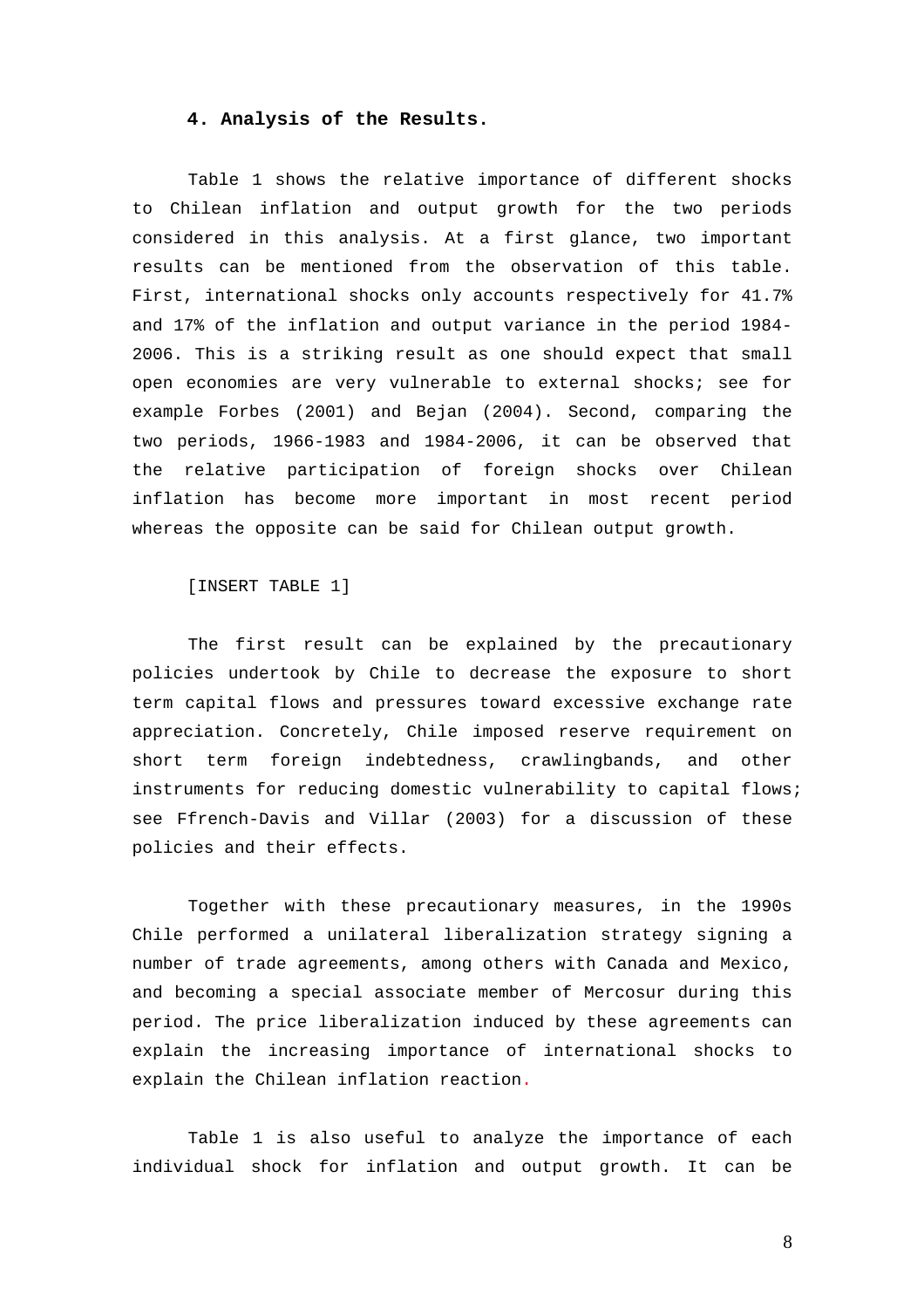observed that shocks in the Chilean inflation and the price of copper are relatively important to explain output variation in the most recent period. However, Chilean inflation is mainly explained by shocks in the US inflation and output growth. The effects of these shocks are exhibited in Figure 3. $^7$ 

[INSERT FIGURE 3]

 $\overline{a}$ 

Notice that an unexpected shock in Chilean inflation only has a clear negative effect on growth in the period 1966-1983. In fact, this is an expected result as the 1970s was characterized by episodes of hyperinflation that affected output negatively. However, inflation is no longer a problem in the 1990s due to the independence of the Central Bank of Chile in 1990 and the adoption of inflationary targets together with the aforementioned price liberalization. Additionally, impulses in the price of copper have a positive effect on output growth that last almost two years in the period 1984-2006.

 Figure 3 also shows that, as expected from the discussion in the previous section, Chilean inflation is more sensitive to the different shocks in 1966-1983 compared to 1984-2006. For example, consistently with our insight, impulses in the US growth increases Chilean inflation but the effect is stronger in 1966-1983. Also, unexpected US inflation generate an overreaction of Chilean inflation in 1966-1983 probably motivated by restrictions in the peso/dollar exchange rate that last for about 1 year. This effect is corrected during the next three years. However, in the most recent period, Chilean inflation reacts positively and smoothly to shocks in the US inflation.

To conclude this section it is also important to mention some the changes observed in the relative importance of the different individual shocks observed in Table 1. More

<sup>&</sup>lt;sup>7</sup> We do not show reactions to all the possible shocks to save space but they can be obtained from the author upon request.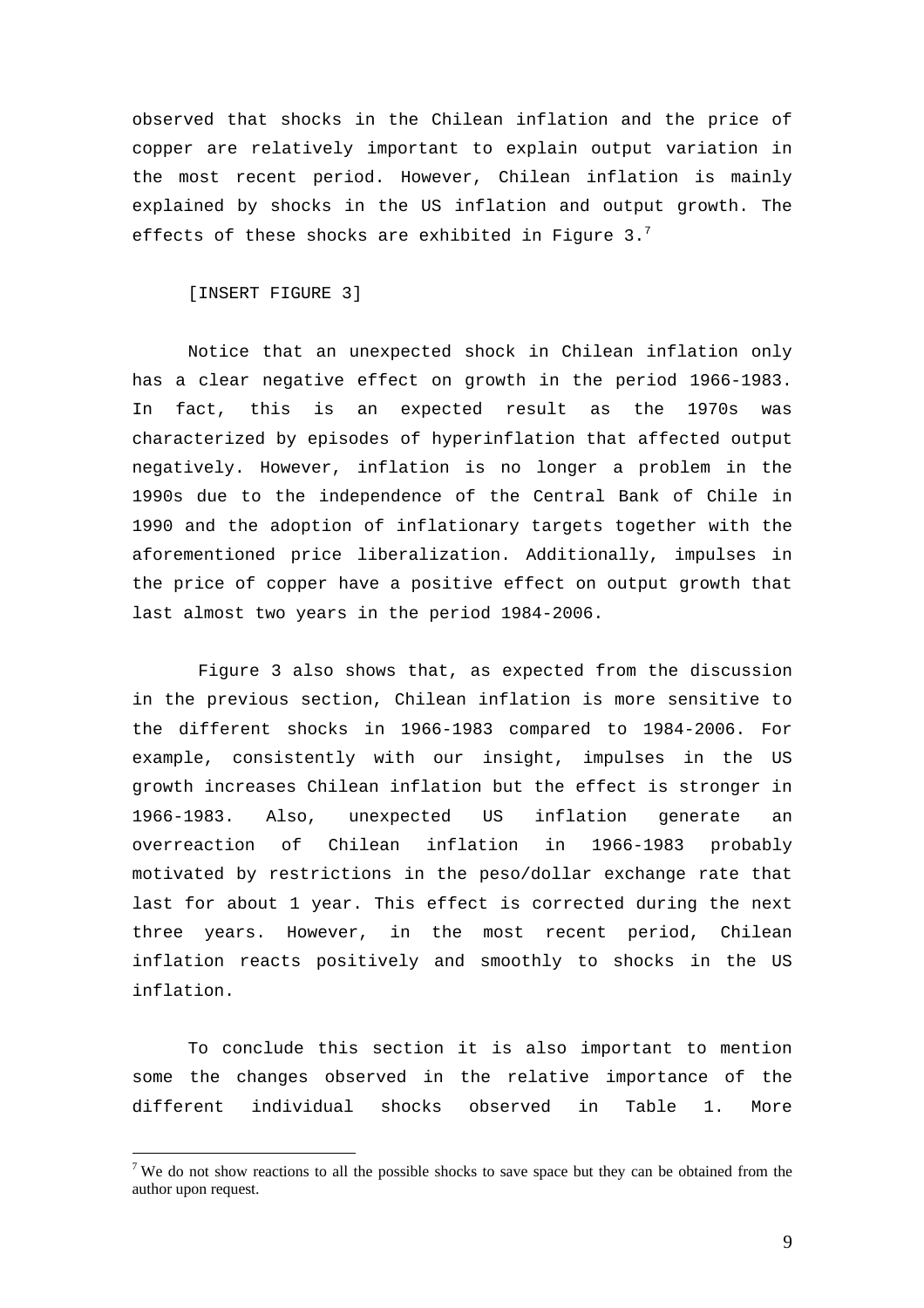specifically, comparing the two periods, shocks in the stock market index and the US growth are becoming more important to explain Chilean inflation whereas oil shocks are losing importance. This is a reasonable result if we take into account the oil crises in the 1970s. Regarding Chilean growth, it is important to mention that, due to the measures in the 1990s to reduce the excessive exposure to short term capital flows, movements in the interest fed rates have reduced substantially its importance in the most recent period.

#### **5. Concluding Remarks**

We present a data oriented analysis of the effect of different kind of economic shocks on Chilean output growth and inflation over the last 40 years. The first remarkable results found in this study is that foreign shocks only explain 17% of the variability of the output growth in the period 1984-2006 whereas it used to account for the 47,2% of output variability in 1966-1983. Together with this effect, we found that, due to the price liberalization and Chile's openness to international trade, the relative participation of foreign shocks to explain Chilean inflation reaction becomes more important.

In the most recent period shocks associated to inflation and growth in the US have not generated important reactions of the Chilean Inflation in contrast with the observed in the period 1966-1983. This situation is explained for the implementation of monetary policy rules in the 1990s that works as a stabilizing macroeconomic instrument under a credible inflation targeting regime. Additionally, Chilean growth reaction is weaker in the period 1984-2006. The results suggest a major capacity of Chilean economy to confront foreign shocks in the period 1984-2006. However, the evidence is much stronger for the Chilean inflation.

The combined effect of these results is useful to explain why Chilean growth was almost immune to the tequila crisis in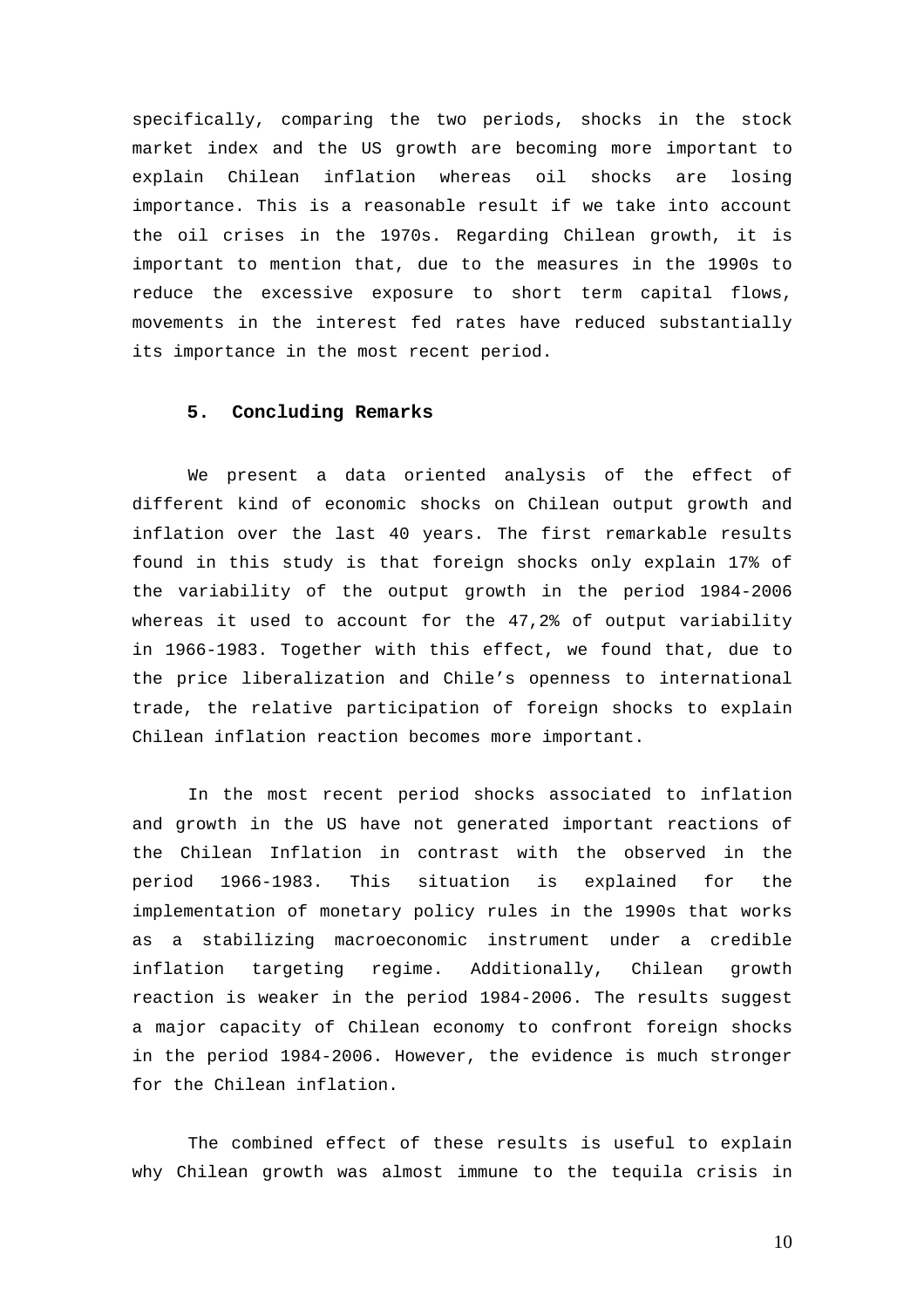1995. Moreover, the Asian and Russian crisis in 1997 and 1998 respectively did not have the dramatic consequences observed in other developing countries.

An important lesson from our analysis is that Chile shows very specific features that are not shared with other Latin American countries. Therefore, this paper suggests that an empirical assessment on the importance of different policies to reduce the volatility of inflation and output growth should be based on models that do not impose slope parameters to be identical across countries.

## **Bibliography**

Bejan, M. (2004). "Trade Openness and Output Volatility", October, Mimeo, ITAM.

Blanchard, O. and Simon, J. (2001). "The Long and Large Decline in US Output Volatility", Brookings Papers on Economic Activity, 2001:1.

Cavallo, E. and Frankel, J. (2004). "Does Openness to Trade Make Countries More Vulnerable to Sudden Stops or Less? Using Gravity to Stablish Causality", N*BER Working Papers 10957*, National Bureau of Economic Research.

Christiano, L.J., Eichenbaum, M. and Evans, Ch. (1999). "Monetary shock: What we have learned and to what end" in Handbook of Macroeconomics, Volume A, Editors: John B. Taylor, Michael Woodford, North-Holland, 65-148.

Dale, S. and Haldane, F. (1995). "Interest Rates and the Channels of Monetary Transmission: Some Sectoral Estimates", European Economic Review, 39, 1611-1626.

Easterly, W., Islam, R. and Stiglitz, J.E. (2001). "Shaken and Stirred: Explaining Growth Volatility", Annual World Bank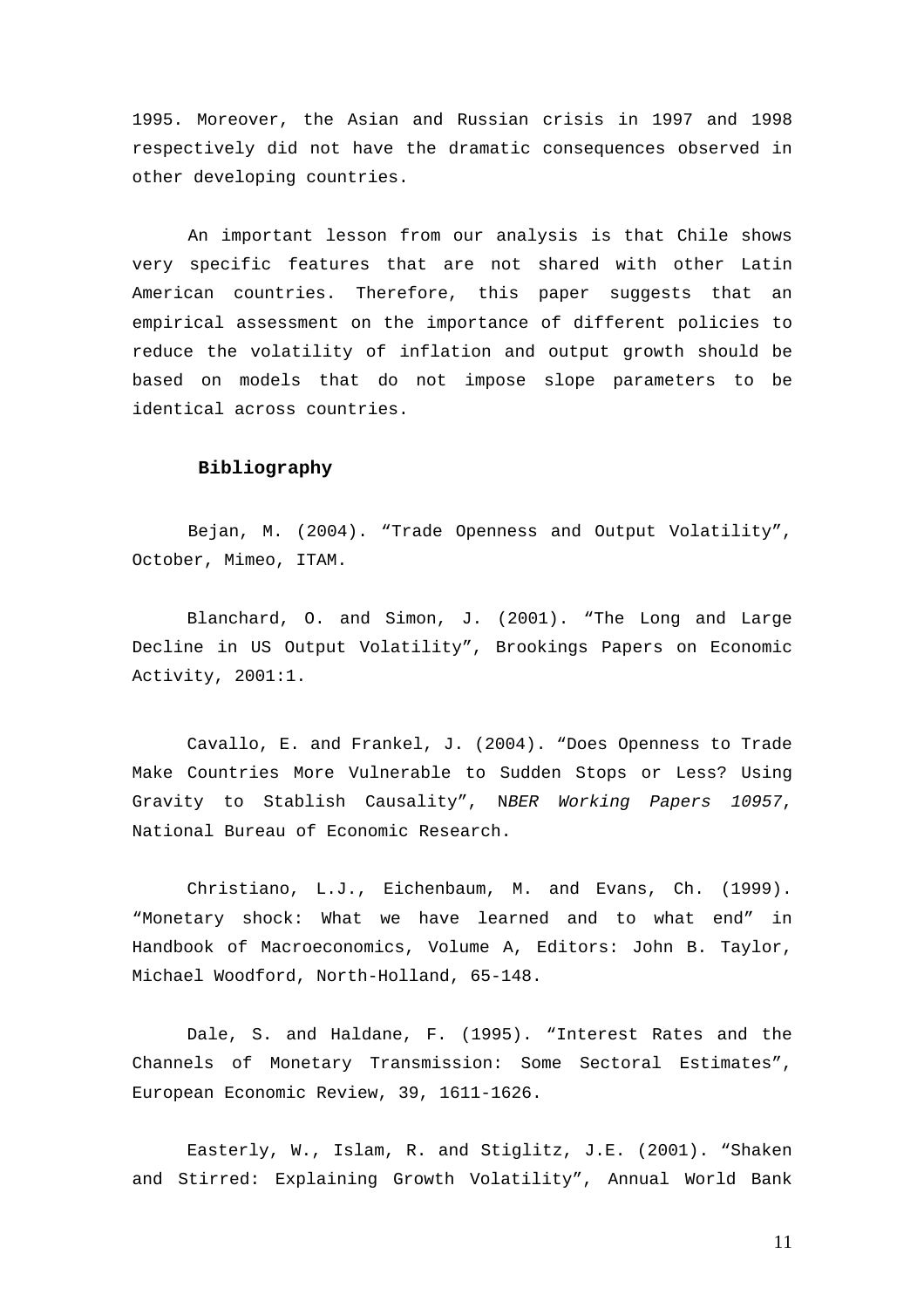Conference on Development Economics, Ed. by B. Pleskovic and N. Stern.

Enders, W. (2004). "Applied Econometric Time Series", Wiley and Sons.

Ffrench-Davis, R. and Villar, L. (2003). "The Capital Account and Real Macroeconomic Stabilization: Chile and Colombia", presented at the Seminar on Management of Volatility, Financial Liberalization and Growth in Emerging Economies, ECLAC Headquarters, Santiago.

Forbes, K. (2001). "Are Trade Linkages Important Determinants of Country Vulnerability to Crisis?", NBER Working Paper 8194, National Bureau of Economic Research.

Johansen, S. (1991). "Estimation and Hypothesis Testing of Cointegration Vectors in Gaussian Vector Autoregressive Models", Econometrica, 59, 1551-1580.

Juselius, K. and Toro, J. (2005). "Monetary transmission mechanisms in Spain: The effect of monetization, financial deregulation, and the EMS", Journal of International Money and Finance, Elsevier, vol. 24(3), 509-531.

Leduc, S. and Sill, K. (2003). "Monetary policy, oil shocks, and TFP: accounting for the decline in U.S. volatility", Working Papers 03-22, Federal Reserve Bank of Philadelphia.

Pesaran, M.H. and Smith, R.P. (1995), "Estimating long-run relationships from dynamic heterogeneous panels", Journal of Econometrics, 68, 79-113.

Summers, P.M. (2005). "What caused the Great Moderation? : some cross-country evidence", Economic Review, Federal Reserve Bank of Kansas City, issue Q III, 5-32.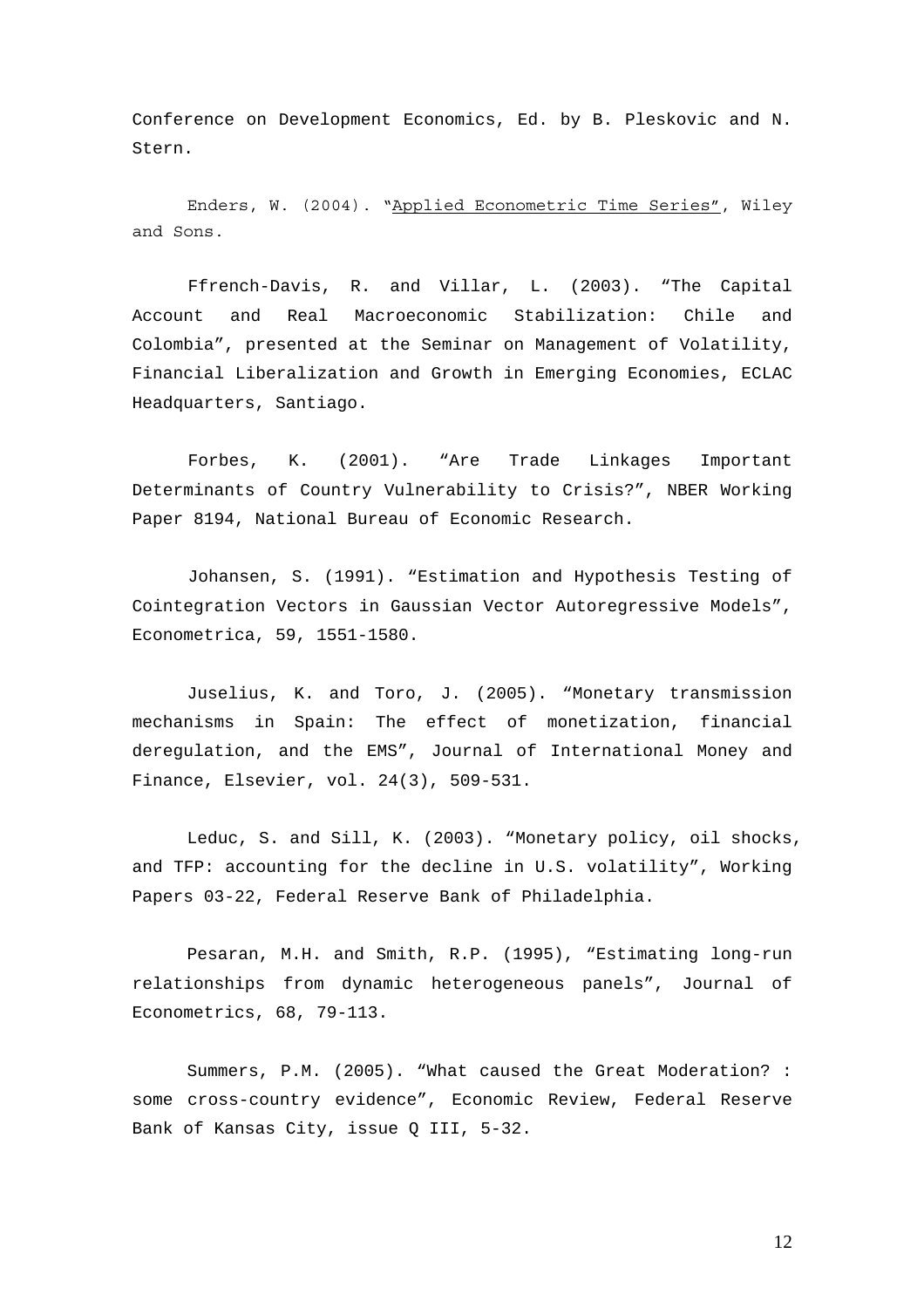Tena, J.D. and Giovannoni, F. (2005). "Market Concentration, Macroeconomic Uncertainty and Monetary Policy", Bristol Economics Discussion Papers 05/576, Department of Economics, University of Bristol, UK.

Tena, J.D., Sotoca, S., Jerez, M. and Carvallo, N. (2006). "A proposal to obtain a long quarterly GDP series", Latin American Journal of Economics, 43, 285-299.



**Figure 1. Annual Rate of Inflation and Inflation Volatility.** 

**Figure 2. GDP Growth and Output Growth Volatility**